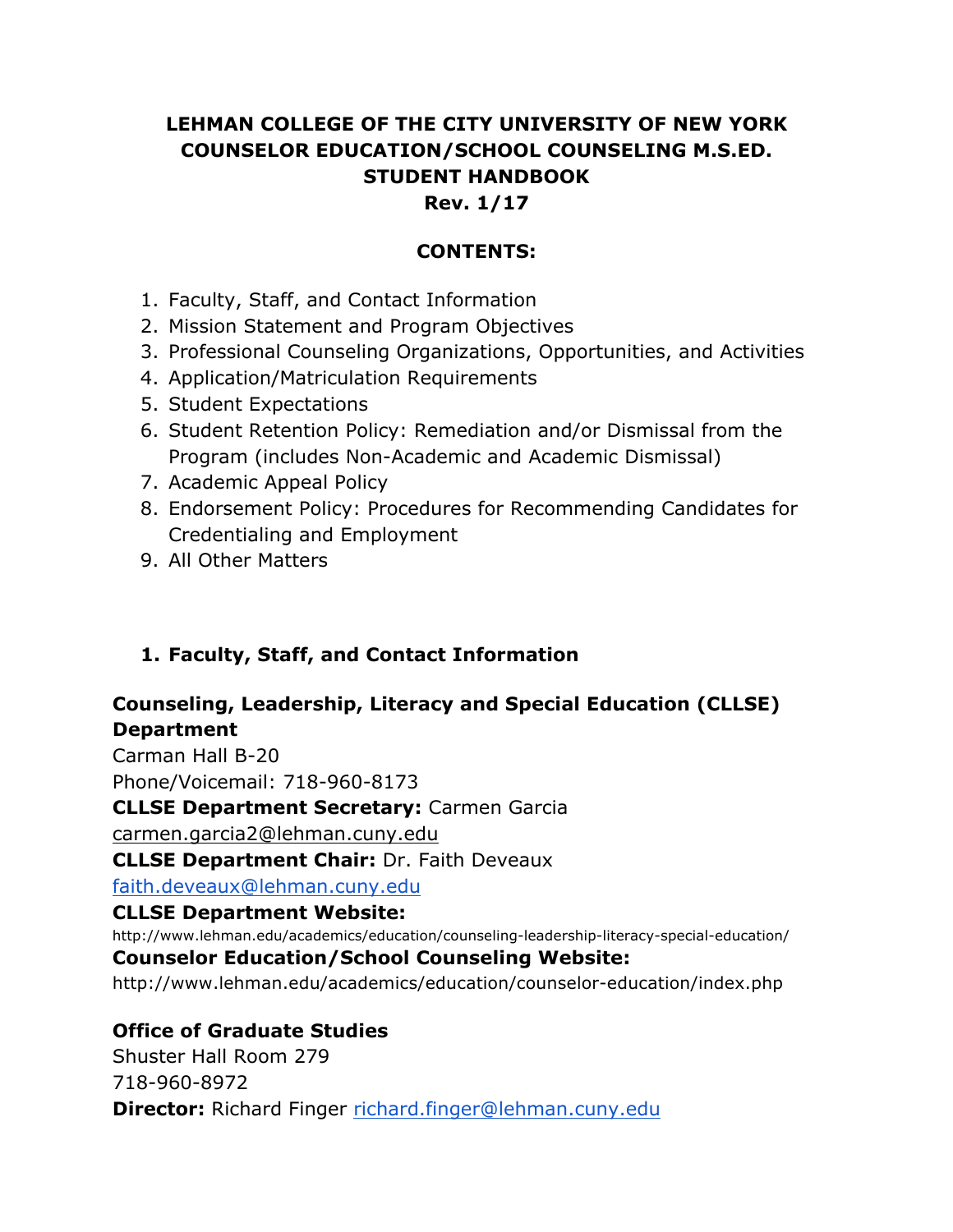**Deputy Director:** Takiyah Ali takiyah.ali@lehman.cuny.edu **Website:** http://www.lehman.edu/graduate-studies/new-students.php

# **Counselor Education/School Counseling Full-time Faculty:**

- Alyse M. Anekstein, Assistant Professor alyse.anekstein@lehman.cuny.edu
- Stuart Chen-Hayes, Associate Professor & Program Coordinator stuart.chen-hayes@lehman.cuny.edu
- Faith Deveaux, Associate Professor, Bilingual Counselor Education (School Counseling) Advanced Certificate Coordinator faith.deveaux@lehman.cuny.edu
- Laura Roberts, Associate Professor & Clinical Coordinator laura.roberts@lehman.cuny.edu

# **Counselor Education/School Counseling Part-time Faculty:**

- 1. Prof. Jennifer Annunziata jennifer.annunziata@lehman.cuny.edu
- 2. Prof. Paula Arbelaez paula.arbelaez@lehman.cuny.edu
- 3. Prof. Lucinda Bratini lucinda.bratini@lehman.cuny.edu
- 4. Prof. Kalya Castillo kalya.castillo@lehman.cuny.edu
- 5. Prof. William Cipriano william.cipriano@lehman.cuny.edu
- 6. Prof. Lisa DeMauro lisa.deMauro@lehman.cuny.edu
- 7. Prof. Pamela Hinden pamela.hinden@lehman.cuny.edu
- 8. Prof. Eileen Houlihan eileen.houlihan.cuny.edu
- 9. Prof. Terry Houlihan terence.houlihan@lehman.cuny.edu
- 10. Prof. Queenette Nwobodo queenette.Nwobodo@lehman.cuny.edu
- 11. Prof. Suzette Ramsundar suzette.Ramsundar@@lehman.cuny.edu
- **12.** Prof. Lori Spector lori.spector@lehman.cuny.edu

## **School of Education Faculty Librarian**

Professor Alison Lehner-Quam Room 318A Leonard Lief Library **alison.lehnerquam@lehman.cuny.edu 718-960-7756 http://libguides.lehman.edu/educationcounseling**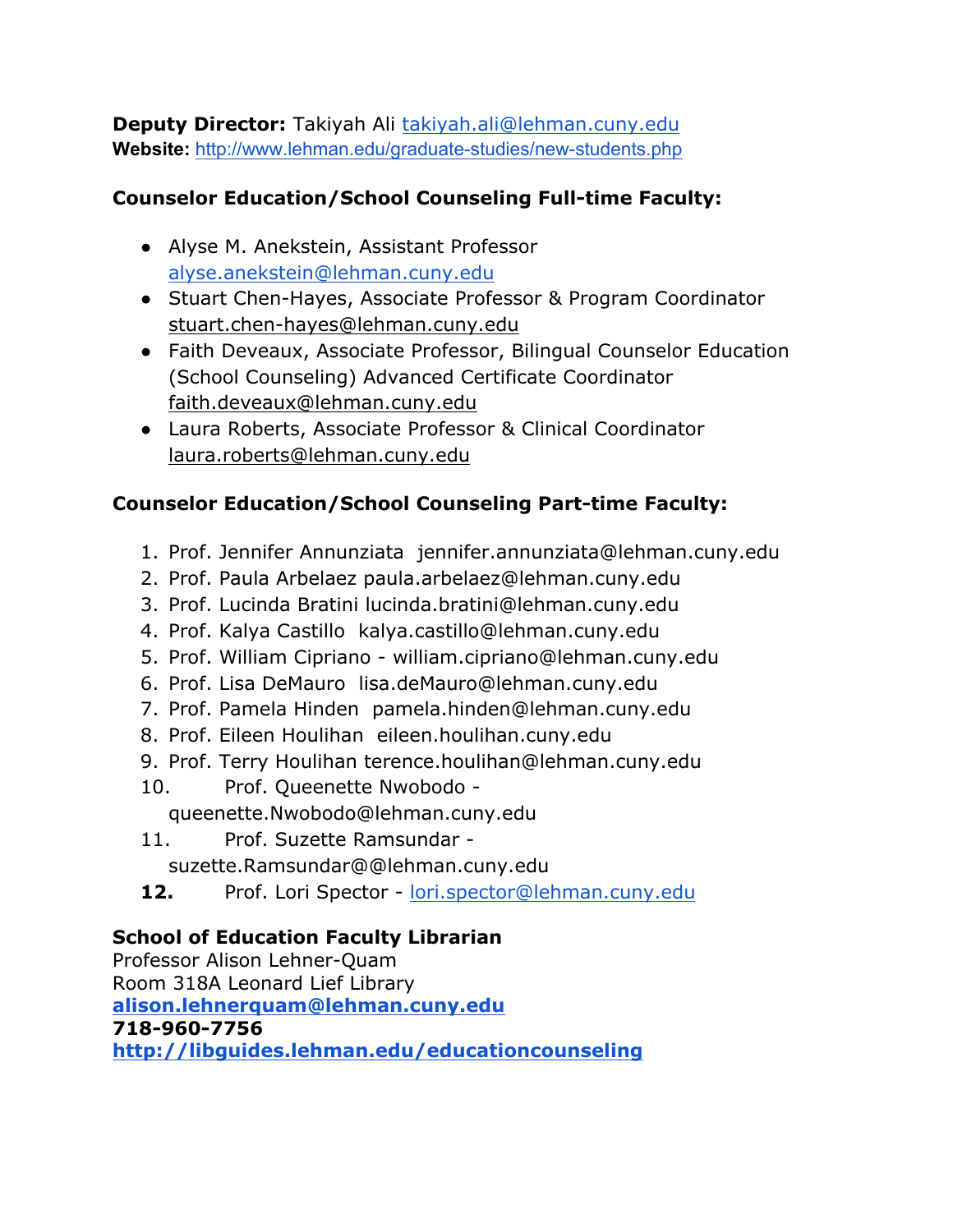## **2. Mission Statement and Program Objectives**

#### **Mission:**

The Lehman College Counselor Education/School Counseling program develops culturally competent, ethical, caring, data-driven professional school counselors in a P-12 urban educational framework. School counselor candidates promote social justice and human rights advocacy in their scholarly, clinical, assessment, evaluation, and school counseling program implementation practices. They develop academic, personal, social, and career/college competencies for all students to help close achievement, opportunity, and attainment gaps. The Counselor Education/School Counseling program climate emphasizes collaboration, leadership, selfawareness, and mutual respect among diverse groups.

#### **Program Objectives:**

- 1. Candidates demonstrate knowledge of professional school counseling interventions in the following: identity/ethics, counseling theories and techniques, group work, multicultural counseling, career counseling, human development, assessment, research and program evaluation, leadership/advocacy/consultation, college access, and trauma/violence/chemical dependency skills with course artifacts.
- 2. Candidates demonstrate ability to assess and implement American School Counselor Association (ASCA) National Model Framework for School Counseling Programs using artifacts including School Counseling Program Assessment, Action Plans, Results Reports, and Lesson Plan Outlines in practicum, internship, and school counseling program action research projects.
- 3. Candidates know and use evidence-based and data-informed practices in delivering, implementing, and evaluating school counseling programs and interventions to help close achievement, opportunity, and attainment gaps.
- 4. Candidates demonstrate excellent individual counseling, group counseling, school counseling core curriculum lesson plan development and implementation, and planning/advising for all students in pre-practicum, practicum, and internship experiences.
- 5. Candidates complete 50 hours of supervised pre-practicum, 100 hours of practicum and 600 hours of internship in K-12 schools.
- 6. Candidates demonstrate 11 appropriate dispositions for school counseling in culturally and linguistically diverse K-12 schools and in the graduate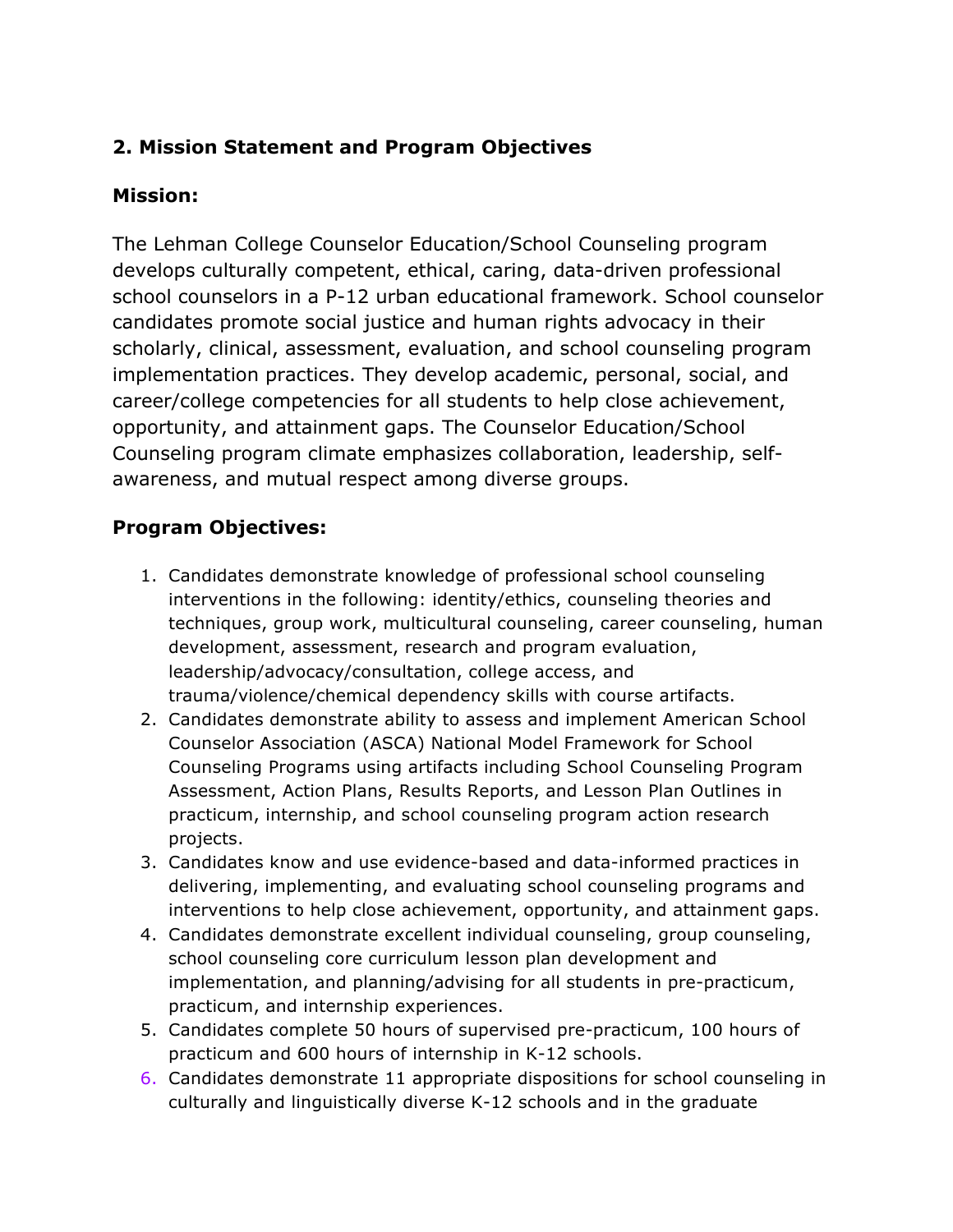program**:** Respectful interactions; engaged and enthusiastic learning; effective listening and speaking skills; support peers; give meaningful and constructive feedback; receive feedback nondefensively; trustworthiness; warmth; kindness; affirm differences; professionalism.

# **3. Professional Counseling Organizations, Opportunities, and Activities**

- American Counseling Association (ACA) (and 19 divisions), ACA-NY
- American College Counseling Association (College Counseling-ACA)
- Association for Counselor Education & Supervision (ACES-ACA), North Atlantic Region ACES (NARACES), NYACES (Counselor Educators & Supervisors)
- American College Personnel Association (ACPA): College Student Educators International (College Student Affairs)
- American Mental Health Counselor Association (AHMCA-ACA), NYMHCA (Clinical Mental Health Counseling)
- American Rehabilitation Counseling Association (ARCA-ACA) (Clinical Rehabilitation Counseling)
- American School Counselor Association (ASCA-ACA), New York State School Counselor Association (NYSSCA) (School Counseling)
- Council on the Accreditation of Counseling and Related Educational Programs (CACREP)
- Chi Sigma Iota International Counseling Honorary (Tau Chapter at Lehman College; eligibility: 3.5 GPA, recommendation and completion of minimum 24 credits, by invitation--Advisor: Prof. Faith Deveaux)
- International Association of Addictions and Offender Counselors (IAAOC-ACA) (Addiction Counseling)
- International Association of Marital, Family, and Couple Counselors (IAMFC-ACA) (Marital, Couple, & Family Counseling)
- National Association for College Admission Counseling (NACAC), New York State Association for College Admission Counseling (NYSACAC) (College Admission Counseling)
- National Association of Student Personnel Administrators (NASPA) (College Student Affairs)
- National Career Development Association (NCDA-ACA) (Career Counseling)
- National College Access Network (NCAN)
- New York City Department of Education Office of Counseling Support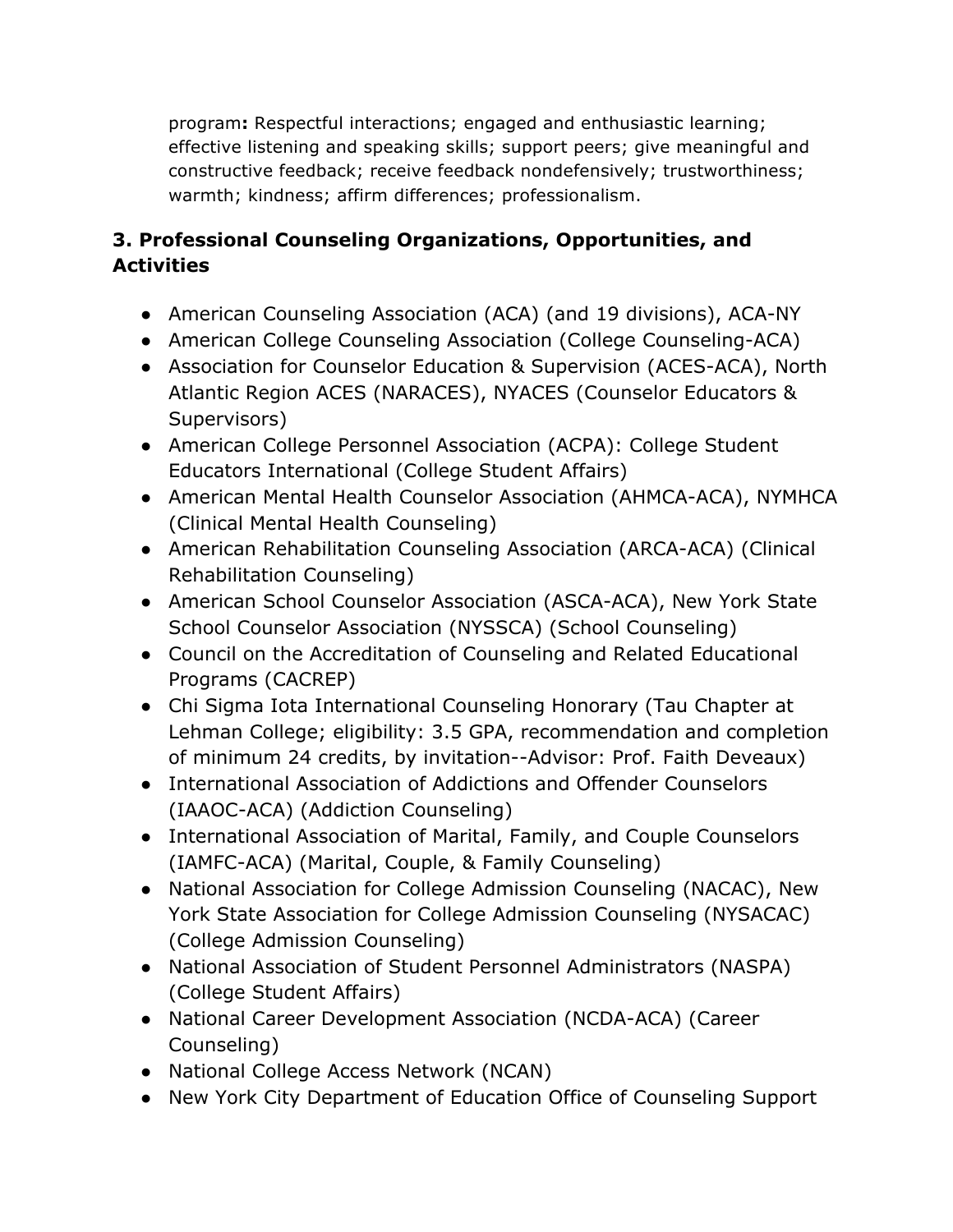Programs

- New York City Department of Education Office of Post-Secondary Readiness
- United Federation of Teachers (UFT) School Counselor Conference

## **4. Application/Matriculation Requirements**

- 3.0 GPA on 4.0 scale (B average)
- Transcripts from all prior undergraduate and graduate institutions; international transcripts should be submitted well in advance to ensure timely evaluation)
- 5 essay questions (total of 1100 words) (available in online application)
- A minimum of two letters of recommendation
- A resume
- Completed application
- All materials submitted prior to March 15
- Group interview (by invitation for candidates who meet minimum criteria)

#### Source: **Graduate Bulletin**:

http://lehman.smartcatalogiq.com/en/2015-2017/Graduate-Bulletin/About-Lehman-College

Courses are limited to matriculated students. However individuals with a master's degree in school counseling employed as a school counselor seeking advanced coursework may be admitted into certain elective courses.

## **5. Student Expectations**

- **Advising** each semester with faculty advisor for course permissions following the 3-year curriculum plan, choice of electives, and in the first year, students alert their advisor who contacts Prof. Deveaux to do advising for curriculum plan for Advanced Certificate in Bilingual Counselor Education (School Counseling) courses (EDG 702, EDG 734, EBS 701, and EBS 760). Paperwork for the advanced certificate is completed online with Prof. Deveaux in the last semester of the program.
- **Annual American School Counselor Association (ASCA) student**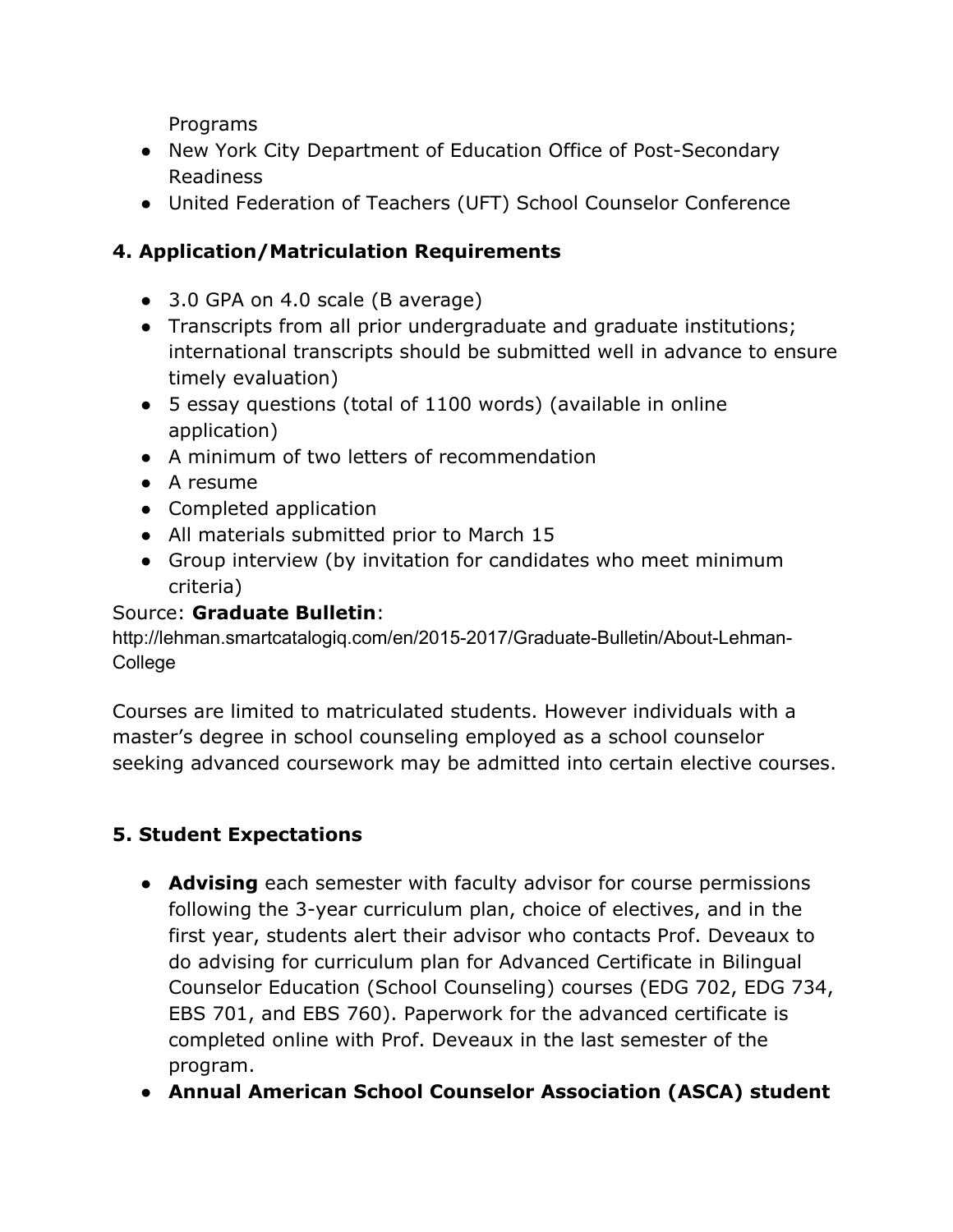**membership, including evidence of liability insurance** for the duration of the program (especially during pre-practica, practicum, internship requirements in K-12 school settings)

- **Complete 50 pre-practica, 100 practicum, and 600 internship hours** during the school day in K-12 schools
- **CUNYFirst** (password-protected student data system including course permissions, registration, grades) use throughout the program
- **CUNY Portal** (password-protected student data system access platform) throughout the program
- **Ethical and legal behavior. All candidates are expected to conduct themselves** in class, online, on-campus, and at K-12 fieldwork sites following ACA, ASCA & NACAC codes of ethics, CUNY Student Bill of Rights (see below), New York City and New York state laws.
- **Filing of graduation application** with Registrar's Office **prior to Feb 1** of semester graduating
- **Fingerprinting for fieldwork in public schools** (for pre-practica, practicum, and internship with evidence submitted to Clinical Coordinator)
- **Lehman e-mail** (used throughout the program as primary contact)
- **Orientation attendance** (Fall, first semester) (mandatory for firstyear candidates)
- **Payment of semester fees on time** (course permissions remain valid even if you are dropped for nonpayment)
- **Professionalism:** Candidates are expected to conduct themselves at all times in person and using digital tools with professional skills and dispositions including: active listening, cultural and linguistic affirmation; effective verbal and written communication; kindness; punctuality; respect; support for peers, faculty and site supervisors/stakeholders; trustworthiness; warmth.
- **Registration:** (After receiving course permissions from the faculty advisor, register online using CUNYFIRST and pay for courses by the deadline. If payment is not made, the course permission is still valid, but you may be closed out of the course).
- **Use of online learning platforms** such as Blackboard or Google Drive in hybrid and traditional courses
- **Workshop completions (3)** prior to practicum/internship (and provisional certification)**:** Dignity for All Students Act (DASA), Child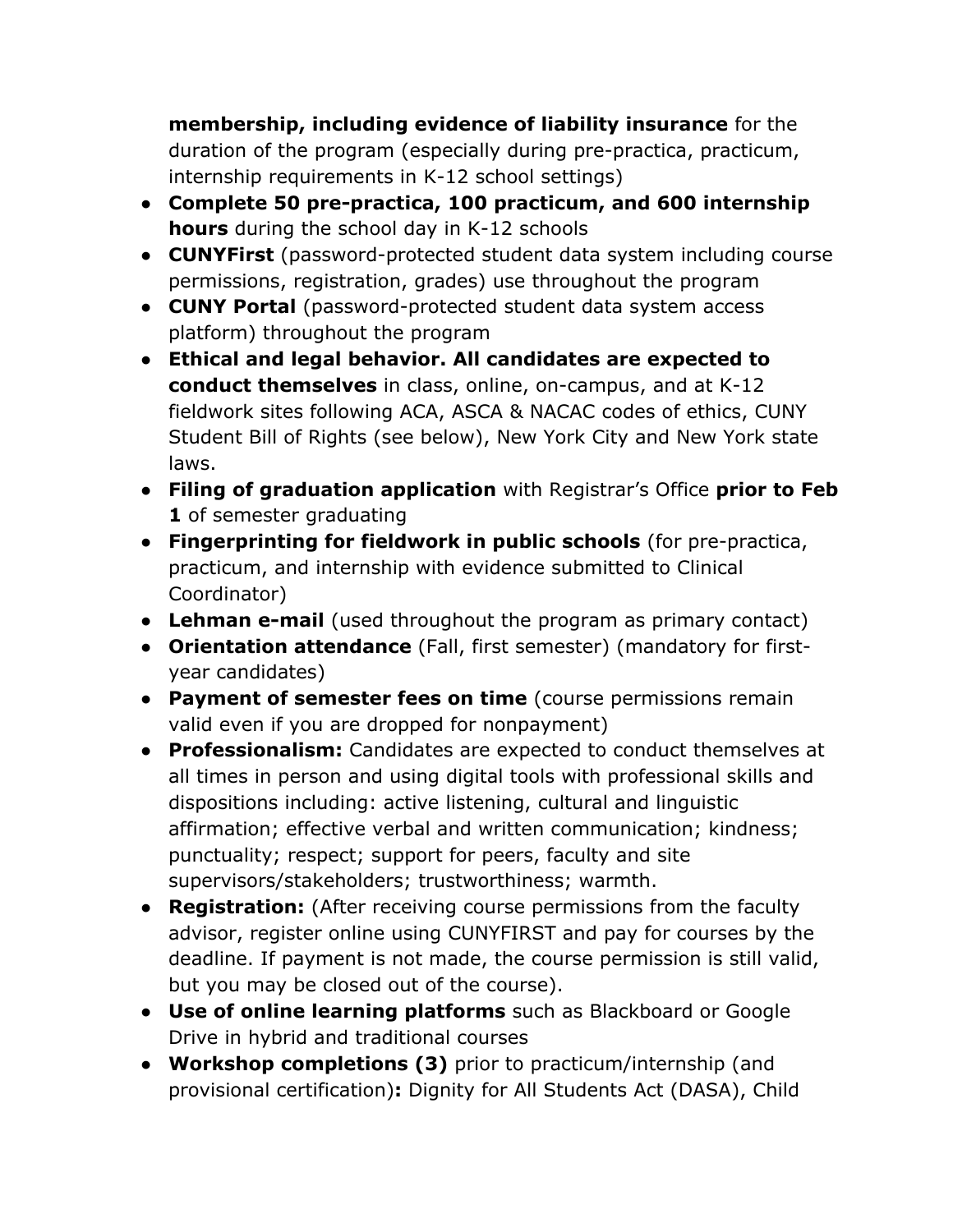Abuse, and Violence Prevention

### **6. Student Retention Policy: Remediation and/or Dismissal from the Program (Non-Academic and Academic Dismissal)**

The Graduate Program in Counselor Education/School Counseling identifies qualified candidates for transforming school counseling. Each semester, school counseling candidate progress is reviewed by program faculty. If a candidate is behaving contrary to professional dispositions and/or ASCA, ACA, & NACAC Codes of Ethics either on campus (including courses using digital platforms) or at a fieldwork site, the following actions will be taken:

- All concerns regarding candidates will be brought to the attention of practicum/internship faculty, clinical coordinator, the candidate's faculty advisor, the program coordinator, and the Counseling, Leadership, Literacy, and Special Education department chair.
- Recommendations will be made by faculty for how the candidate will address and correct the behavior/issue. Appropriate sections of the ASCA, ACA, & NACAC Codes of Ethics will be reviewed with the candidate by the candidate's advisor.
- The faculty advisor will document all meetings pertaining to the candidate and the identified concerns and receive updates of progress from the faculty and/or site supervisor. The candidate will be advised of concerns and the process that leads to dismissal.
- If the inappropriate behavior/issue is not improved and/or the candidate continues to violate the ethical codes, the Counselor Education faculty will discuss the concerns and behavior, including the input and recommendations of the site supervisor (if appropriate). A decision will be made regarding the need to either remove the candidate from the program or determine a further corrective action plan.
- If a new corrective action plan is developed, the school counselor candidate and a faculty member will sign it. Copies will be given to the candidate, the candidate's faculty advisor, the Clinical Coordinator, the Program Coordinator, the Counseling, Leadership, Literacy, and Special Education Department Chair, the Director of Graduate Studies, and the Vice President for Student Affairs.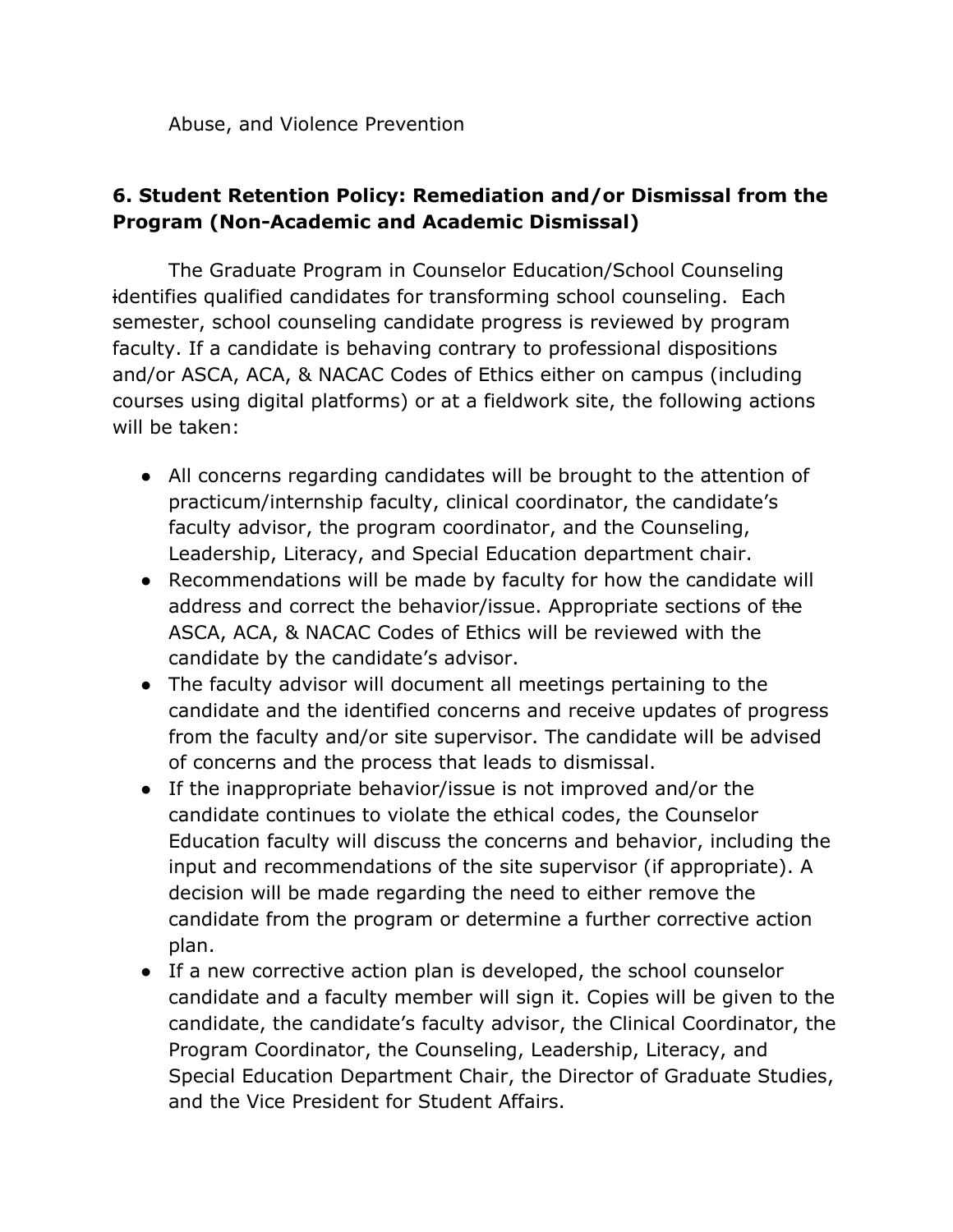- If the candidate is to continue in the program with a corrective action plan, the faculty advisor and one additional full-time faculty member will meet with the school counselor candidate to present this information. The advisor and one other faculty member will monitor the behavior of the candidate and provide feedback to the candidate.
- If there is uncertainty regarding a recommendation, the program coordinator will consult with the ASCA, ACA, or NACAC ethics committees.
- If the recommendation is that the candidate be dismissed from the program, the faculty advisor and one other full-time faculty member will present the recommendation and the documentation to the Clinical Coordinator, the Program Coordinator, the CLLSE Department Chair, the Dean of the School of Education, the Director of Graduate Studies, and the Vice President for Student Affairs to implement a course of action that follows Lehman College guidelines.

### **Academic Retention Policy:**

Students must maintain a 3.0 GPA to continue in the program. Failure to do so may result in probation for one semester in which time they must bring GPA up to 3.0. However, if a student receives an F will need to meet with at least two Counselor Education faculty to consult about their status in the program.

### **7. Academic Appeal Policy**

### **Grade Appeals**

Graduate students wishing to challenge a grade: Students can question/appeal grades no later than the end of the semester, following the semester in which the grade was assigned. Consult the instructor who assigned the grade to attempt to resolve the situation. If resolution is not possible, and the student wishes to challenge the grade, Consult your CE/SC program advisor, who will attempt to resolve the situation. If the advisor is the instructor who issued the original grade, consult the CLLSE department chair. If the student still wishes to challenge the grade further, Submit an appeal in writing with supporting documentation to the Chair of the CLLSE department. If the Chair is the instructor who issued the original grade, consult the Office of the Dean of Education. The CLLSE department will form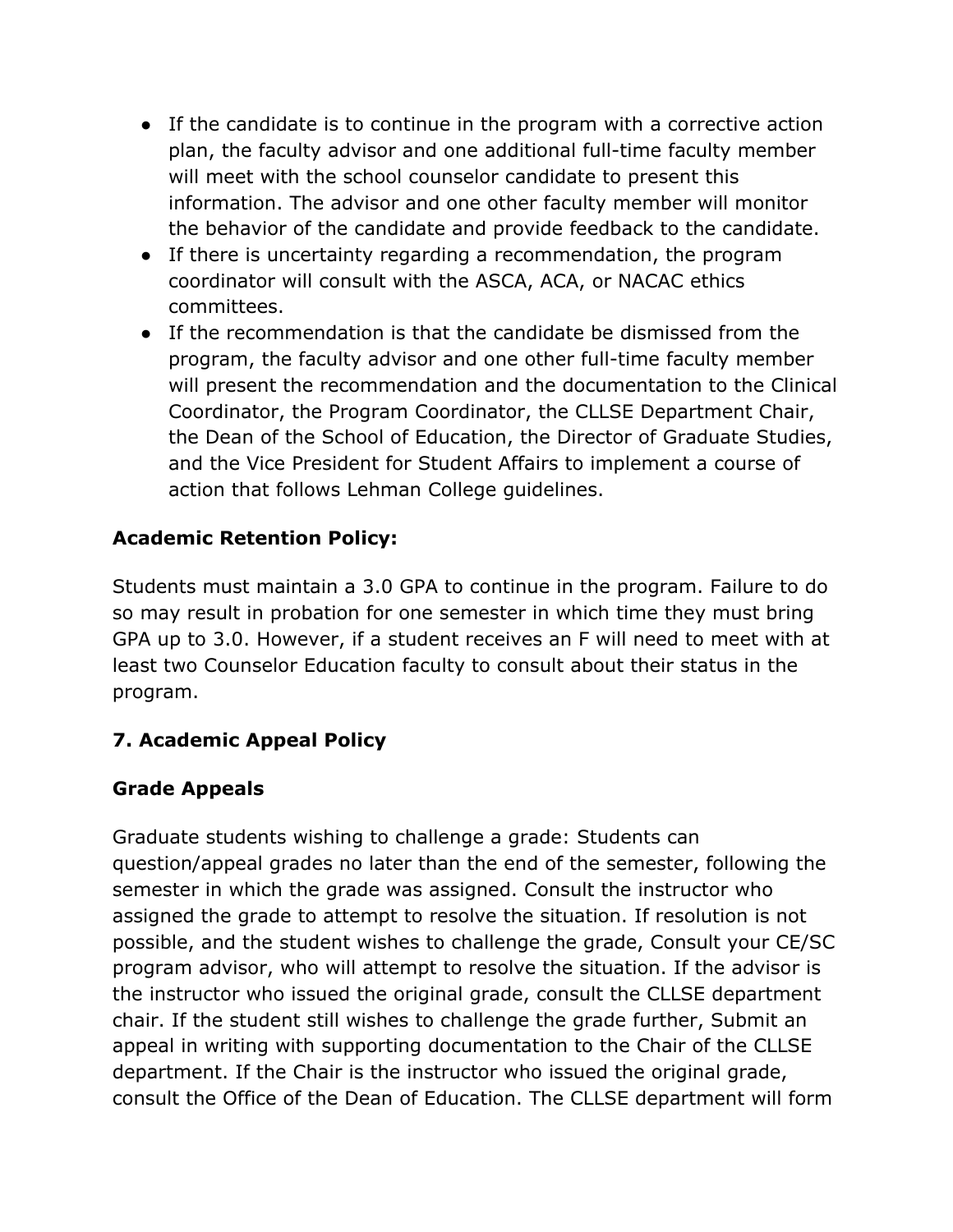a grade appeal committee.The decision of the Graduate Grade Appeal Committee is final.

**Source:** *Lehman Graduate Handbook* http://www.lehman.edu/graduatestudies/documents/20132014StudentHandbook.pdf

### **8. Endorsement Policy: Procedures for Recommending Candidates for Credentialing and Employment**

## **Credentialing:**

### Go to the **Teach System**

http://www.highered.nysed.gov/tcert/teach/login.html and apply for:

- **Provisional Certification**-30 credits (usually 2d semester of 2d year once enrolled in practicum). You do this online on your own but if any questions arise, immediately contact School of Education Certification Officer, Ruth Jordan, ruth.jordan@lehman.cuny.edu; note that the state continues to change this process so do not hesitate to ask questions via email, phone or in-person of Ms. Jordan prior to completing the process. She is there to assist you with any questions.
- **Permanent Certification**-48 credits You are recommended for state certification through Lehman College and our School of Education Certification Officer, Ruth Jordan, ruth.jordan@lehman.cuny.edu, so after you have completed two years of school counseling professional work, contact her to start the process.

## **Employment:**

Faculty members may be contacted to serve as references for future employment including written letters of recommendation and give suggestions on resumes, cover letters, interviewing strategies, and job search tips. Candidates and alumni are encouraged to make an appointment and use the Lehman Career Services Center for these functions well before and after graduation: http://www.lehman.edu/career-services/index.php

### **9. All Other Matters:**